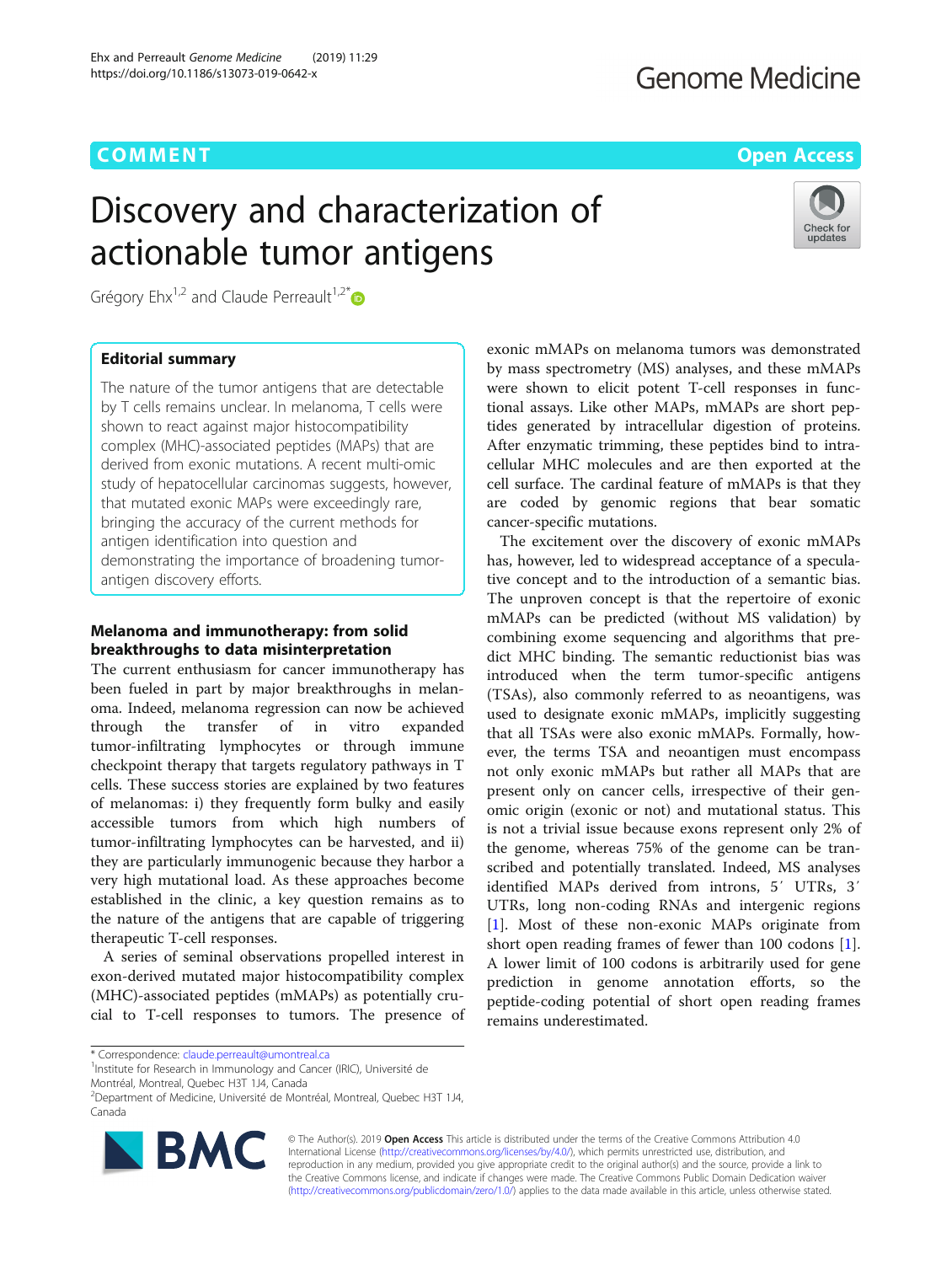## The MAP repertoire of cancer cells: insights from MS analyses of primary tumors

In this issue of Genome Medicine, Löffler and colleagues report on an important study of 16 primary human hepatocellular carcinomas. They performed exome and transcriptome sequencing and high-throughput shotgun MS analyses of the proteome and MAP repertoire, complemented by highly sensitive targeted MS analyses of selected MAPs [\[2](#page-2-0)]. Using the same pipeline, they identified a total of 12 exonic mMAPs in four melanomas [\[2](#page-2-0)]. The results obtained with hepatocellular carcinomas were striking. Using the same exome and transcriptome sequencing data, MHC-binding algorithms predicted that individual tumors would present an average of 118 exonic mMAPs. Remarkably, none of these predicted exonic mMAPs were detected by MS analyses. Two tentative conclusions can be drawn from these comprehensive analyses. First, consistent with recent reports [\[3](#page-2-0)], they cast serious doubts on the validity of predictions that are based solely on next-generation sequencing and MHC-binding algorithms. This is because current algorithms fail to take into account the numerous translational and posttranslational events that regulate MAP biogenesis and presentation [\[4\]](#page-2-0). Second, exonic mMAPs appear to be much less frequent in non-melanoma tumors such that, for most patients, they do not represent realistic therapeutic targets. The scarcity of exonic mMAPs in non-melanoma tumors is explained by their lower mutational load [\[2](#page-2-0)]. Over the past few months, similar findings were reported in a large cohort of chronic myelogenous leukemia patients [\[5](#page-2-0)], as well as for other non-melanoma tumor types  $[6]$  $[6]$ .

How can we reconcile the scarcity of exonic mMAPs with the compelling evidence that many non-melanoma tumors display immunogenic MAPs? Arguably, the most parsimonious explanation is that the MAP repertoire of cancer cells contains a substantial amount of 'dark matter' (antigens that are not detected by the current approaches). In line with this, a recent study found that most TSAs present in human acute lymphoblastic leukemias and lung cancers derive from unmutated non-exonic sequences that are located in introns, intergenic regions and other noncanonical reading frames [[6](#page-2-0)]. These aberrantly expressed TSAs (aeT-SAs) were coded by RNAs that are not expressed in adult somatic cells, including medullary thymic epithelial cells (mTECs). mTECs deserve special attention here in view of their key role in establishing immune tolerance during the development of immature T cells (i.e., central tolerance), thereby limiting the potentially destructive responses of lymphocytes to host tissues, and because of their ability to promiscuously express more transcripts than other types of somatic cells [[7](#page-2-0)]. All of the MAPs that are expressed in mTECs are expected to induce central immune tolerance and to be poorly immunogenic. In view of their cancer specificity, aeTSAs represent authentic TSAs or neoantigens. Their presence on cancer cells results from epigenetic changes that cause the expression of genomic sequences that are normally repressed in somatic cells. In particular, cancer-specific alterations in histone and DNA methylation commonly cause the overexpression of endogenous retroelements that can trigger both innate and adaptive immune responses [\[6,](#page-2-0) [8](#page-2-0)].

## Proposed guidelines for global analyses of the tumor-antigen landscape

The study by Löffler and colleagues shows that MS is the most robust method for high-throughput analyses of the MAP repertoire of tumor cells [\[2](#page-2-0)]. Notably, the breadth and sensitivity of MS analyses can be adjusted according to sample size and user preferences. We therefore suggest that MS analyses should be included at the discovery and/ or validation stages of pipelines for tumor-antigen discovery. Furthermore, we strongly encourage the sharing of MS datasets via the SysteMHC Atlas [[9](#page-2-0)]. In the short term, sharing of immunopeptidomic data will accelerate further analyses of the features of tumor antigens: whether they are shared among different tumors, their abundance in tumor cells (at the RNA and peptide levels), their immunogenicity and so on. In the long term, sharing will provide large validated tumor-antigen datasets that can be used as learning material for artificial neural networks, giving rise to more precise predictions.

Rapid progress in the field and the lack of a standardized nomenclature has led to some confusion in the classification of tumor antigens. We therefore offer a simple classification of tumor antigens based on three criteria: tissue-expression profile, genomic origin and mutational status (Table [1](#page-2-0)). Tumor-associated antigens (TAAs) are MAPs that show superior abundance on tumor cells but are nonetheless present on normal cells, and may therefore induce central immune tolerance [\[10](#page-2-0)]. TSAs are segregated into two main groups: mutated TSAs (mTSAs) and aeTSAs [[6](#page-2-0)]. mTSAs derive from mutated DNA sequences that can be either exonic or non-exonic. aeTSAs result from the aberrant expression of transcripts that are not expressed in any normal somatic cell, including mTECs. Finally, a peculiar antigen family, the cancer-germline antigens (CGAs), sits astride the TAA and aeTSA categories.

CGAs are coded by canonical exons that are normally expressed only by germ cells, and their aberrant expression in cancer cells is mostly driven by epigenetic alterations. However, some CGAs are expressed by adult mTECs [[7](#page-2-0)]. Accordingly, we propose to classify those CGAs that are expressed in mTECs (or other somatic tissues) as TAAs, and those not expressed by any normal tissue (including mTECs) as genuine aeTSAs. One advantage of this simple classification is that antigen classes are linked to functional features. Thus, in contrast to